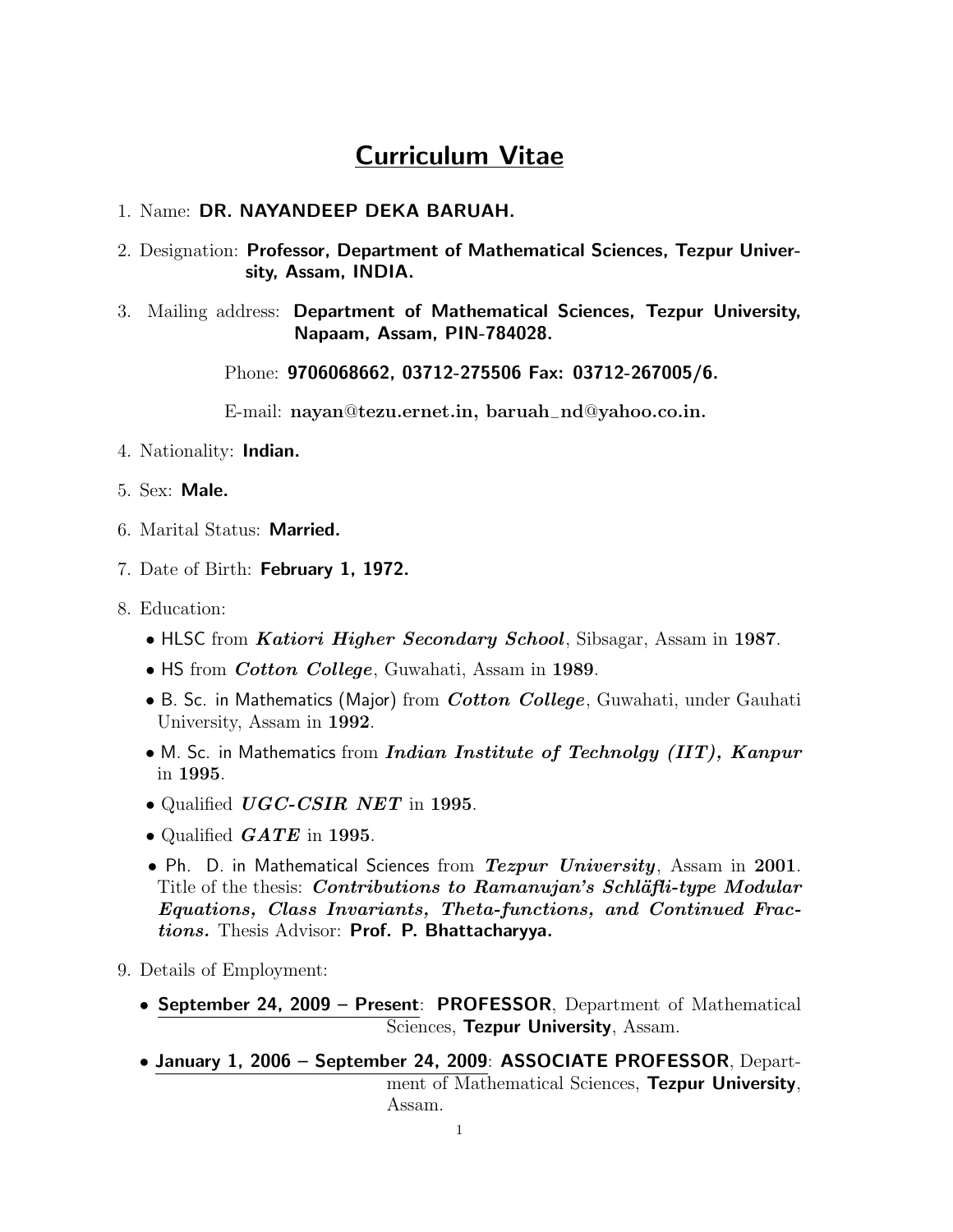- June 14, 2004 December 31, 2005: READER, Department of Mathematical Sciences, Tezpur University, Assam.
- November 1, 2001 June 13, 2004: SENIOR LECTURER, Department of Mathematical Sciences, Tezpur University, Assam.
- February 6, 1997 October 31, 2001: LECTURER, Department of Mathematical Sciences, Tezpur University, Assam.
- March 18, 1996 January 30, 1997: LECTURER, Department of Mathematics, Assam University, Silchar, Assam.
- March, 2006 March, 2007: BOYSCAST FELLOW of DST, Govt. of India, Department of Mathematics, University of Illinois at Urbana-Champaign, USA.
- 10. Professional Recognition, Awards, Fellowships received:
	- (a) Prof. M. Vengkataraman Best Paper Presentation Award by the  $Ramanujan$ Mathematical Society in its 15th Annual Conference held at the Ramanujan Institute for Advanced Study in Mathematics, University of Madras, during June 5-7, 2000.
	- (b) Young Scientist Award in the section of Mathematical Sciences by the *Indian* Science Congress Association in its 91st Indian Science Congress held at Punjab University, Chandigarh, during January 3-7, 2004.
	- $(c)$  Eighth Dr. Biraj Mohan Das Memorial Science Award, 1999-2003 in 2006 by the Dr. Biraj Mohan Das Memorial Trust.
	- (d) **BOYSCAST FELLOWSHIP 2005-06** of *DST*, Govt. of India. Under this fellowship, I spent the year March, 2006 – March, 2007 at the University of Illinois at Urbana-Champaign, USA, as a Visiting Scholar and conducted joint research work with Professor Bruce C. Berndt.
- 11. Research Interest:

Number Theory, Special Functions, & Ramanujan's Mathematics, especially, Elliptic and Theta Functions, Modular Equations, Continued Fractions,  $q$ series, Partition Theory, etc.

- 12. a) My Past Ph. D. students
	- Dr. Nipen Saikia (March, 2007): Explicit Evaluations of Ramanujan's Continued Fractions and Theta-Functions. (Current position: Assistant Professor, Rajiv Gandhi University, Arunachal Pradesh.)
	- Dr. Jonali Bora (March, 2007): Contributions to Ramanujan's Theta-Functions and Modular Equations. (Current position: Assistant Professor, Dibru College, Dibrugarh, Assam.)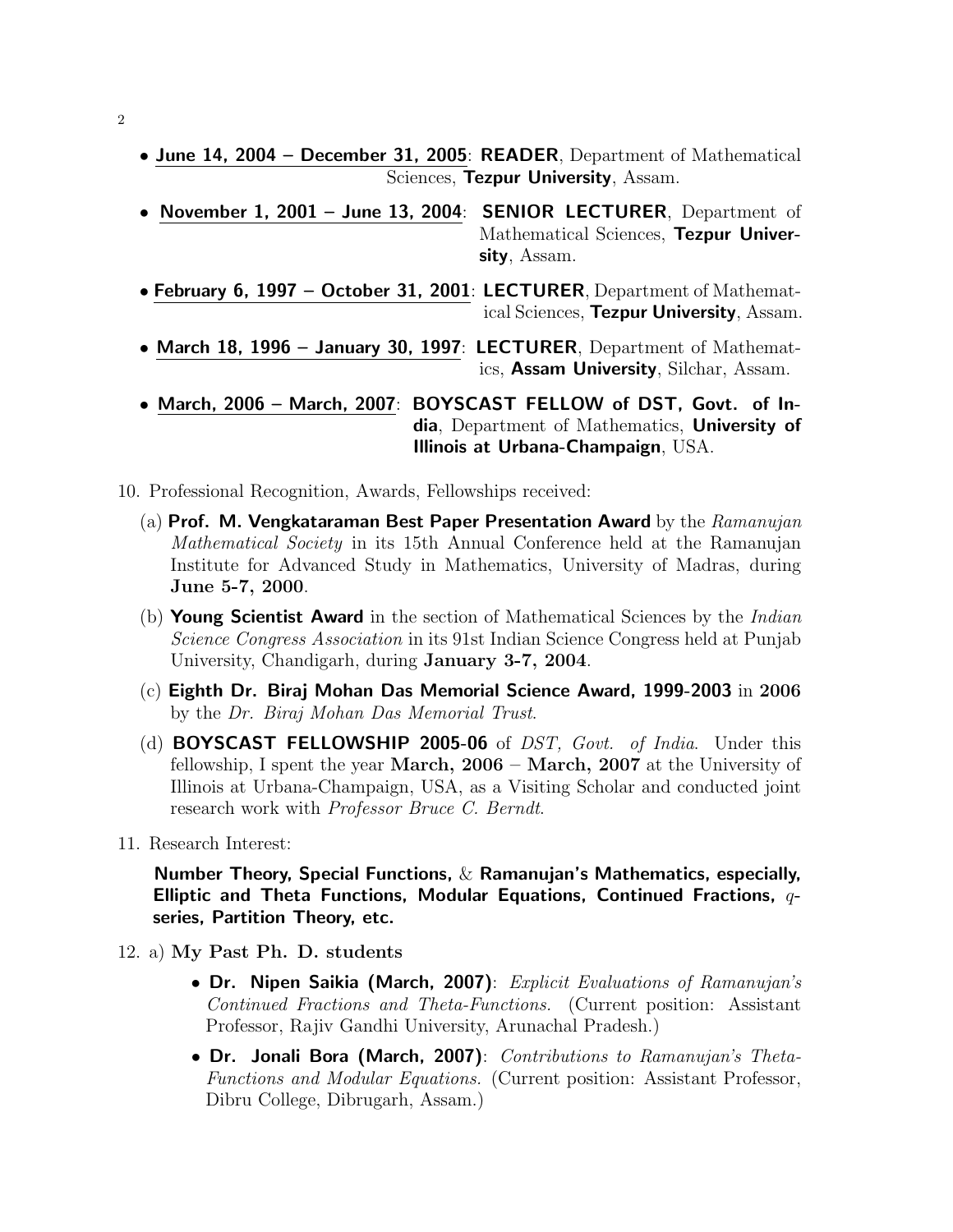- Dr. Bipul Kumar Sarmah (June, 2012): Contributions to Partition Identities and Sums of Polygonal Numbers by Using Ramanujan's Theta Functions. (Current position: Assistant Professor, Tezpur University, Assam.)
- Dr. Narayan Nayak (October, 2013): A Study on Ramanujan-type Series for  $1/\pi$ . (Current position: Assistant Professor, Royal School of Engineering and Technology, Assam.)
- Dr. Kallol Nath (October, 2013): Contributions to t-core Partitions for Some Small t by Using Ramanujan's Theta Functions (Current position: Assistant Professor, Sibsagar College, Assam.)
- Dr. Kanan Kumari Ojah (December, 2013): Contributions to Partition Identities and Congruences by Using Ramanujan's Theta Functions, Modular Equations and Continued Fractions (Current position: Assistant Professor, Don Bosco University, Guwahati, Assam.)
- Dr. Bidyut Boruah (June, 2014): Arithmetic Identities of the Coefficients of Some Theta Functions and Colored Partition Identities (Current position: Assistant Professor, C. N. B. College, Bokakhat, Assam.)
- Dr. Zakir Ahmed (June, 2016): Congruences for Some Partition Functions by Using Dissections of q-Products and Ramanujan's Theta Functions (Current position: Assistant Professor, Kaziranga University, Jorhat, Assam.)
- b) My Current Ph. D. students
	- Kuwali Das
	- Nilufar Mana Begum
	- Mandeep Kaur
- 13. Complete list of publications in refereed journals:
	- (51) Nayandeep Deka Baruah (with Zakir Ahmed): New congruences for  $\ell$ regular partitions for  $\ell \in \{5, 6, 7, 49\}$ , The Ramanujan Journal, Vol. 40, pp. 649–668, 2016.
	- (50) **Nayandeep Deka Baruah** (*with Bidyut Boruah*): Partition identities arising from Ramanujan's formulas for multipliers, The Ramanujan Journal, 25 pp., DOI 10.1007/s11139-015-9723-7, 2015.
	- (49) Nayandeep Deka Baruah (with Zakir Ahmed and Manosij Ghosh Dastidar): New congruences modulo 5 for the number of 2-color partitions, **Journal of** Number Theory, Vol. 157, pp. 184–198, 2015.
	- (48) Nayandeep Deka Baruah (with Zakir Ahmed): Congruences modulo  $p^2$  and  $p^3$  for k dots bracelet partitions with  $k = mp^s$ , **Journal of Number Theory**, Vol. 151, pp. 129–146, 2015.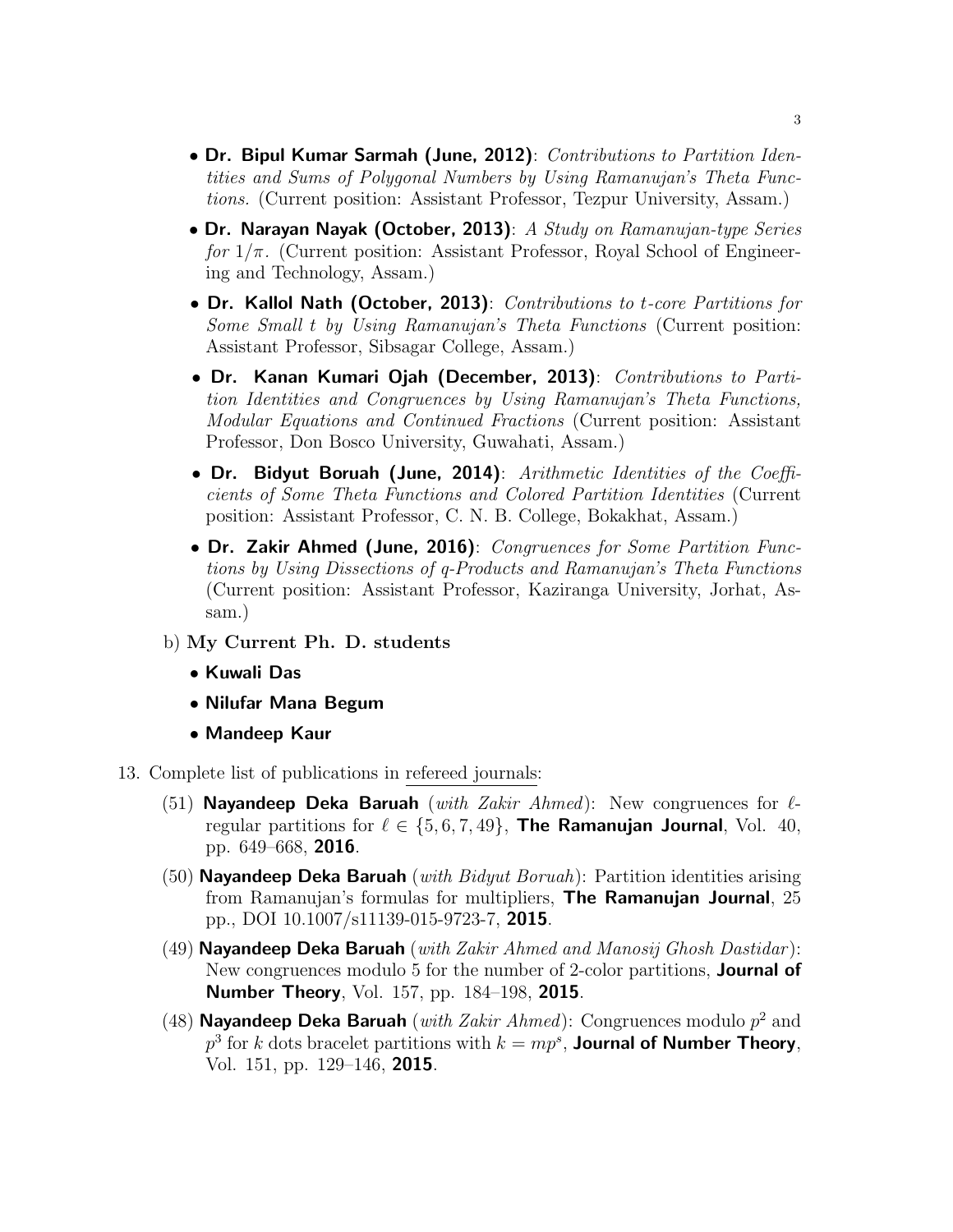- (47) Nayandeep Deka Baruah (*with Kuwali Das*): Bipartitions with 4-cores and sextenary quadratic forms, Proceedings of the Conference of RMS-2014, RMS-Lecture Notes Series, No. 21, pp. 27-38, 2015.
- (46) **Nayandeep Deka Baruah** (with Kanan Kumari Ojah): Partitions with designated summands in which all parts are odd, **Integers**, Vol. 15,  $\#A9$ , 16 pp., 2015.
- (45) **Nayandeep Deka Baruah** (with Zakir Ahmed): New congruences for Andrews' singular overpartitions, International Journal of Number Theory, Vol. 11, pp. 2247–2264, 2015.
- (44) **Nayandeep Deka Baruah** (with Kuwali Das): Parity results for 7-regular and 23-regular partitions, International Journal of Number Theory, Vol. 11, pp. 2221–2238, 2015.
- $(43)$  Nayandeep Deka Baruah (*with Bidyut Boruah*): Colored partition identities conjectured by Sandon and Zanello, The Ramanujan Journal, Vol. 37, pp. 479–533, 2015.
- (42) Nayandeep Deka Baruah (with Kallol Nath): Infinite families of arithmetic identities and congruences for bipartitions with 3-cores, **Journal of Number Theory**, Vol. 149, pp. 92–104, **2015**.
- (41) **Nayandeep Deka Baruah** (with Zakir Ahmed): Parity results for broken 5-diamond, 7-diamond and 11-diamond partitions, International Journal of Number Theory, Vol. 11, pp. 527–542, 2015.
- (40) **Nayandeep Deka Baruah** (*with Bipul Kumar Sarmah*): Generalized Frobenius partitions with 6 colors, The Ramanujan Journal, Vol. 38, pp. 361– 382, 2015.
- (39) Nayandeep Deka Baruah (with Kallol Nath): Infinite families of arithmetic identities for doubled distinct *t*-cores for  $t = 3, 4, \cdots, 10$ , **International** Journal of Number Theory, Vol. 10, pp. 85–113, 2014.
- (38) Nayandeep Deka Baruah (*with Kallol Nath*): Infinite families of arithmetic identities for self-conjugate 5-cores and 7-cores, Discrete Mathematics, Vol. 321, pp. 57–67, 2014.
- (37) Nayandeep Deka Baruah (with Kallol Nath): Some results on 3-cores, **Proceedings of the American Mathematical Society, Vol. 142, pp. 441–** 448, 2014.
- (36) Nayandeep Deka Baruah (*with Kallol Nath*): Two quotients of theta functions and arithmetic identities for 3-cores, in **The Legacy of Srinivasa** Ramanuajan, B.C. Berndt and D. Prasad (eds.), RMS Lecture Notes Series, Ramanujan Mathematical Society, Vol. 20, pp. 99–110, 2013.
- (35) Nayandeep Deka Baruah (with  $Bipul Kumar~Sarmah$ ): Identities and congruences for the general partition and Ramanujan's tau functions, **Indian** Journal of Pure and Applied Mathematics, Vol. 44, pp. 643–671, 2013.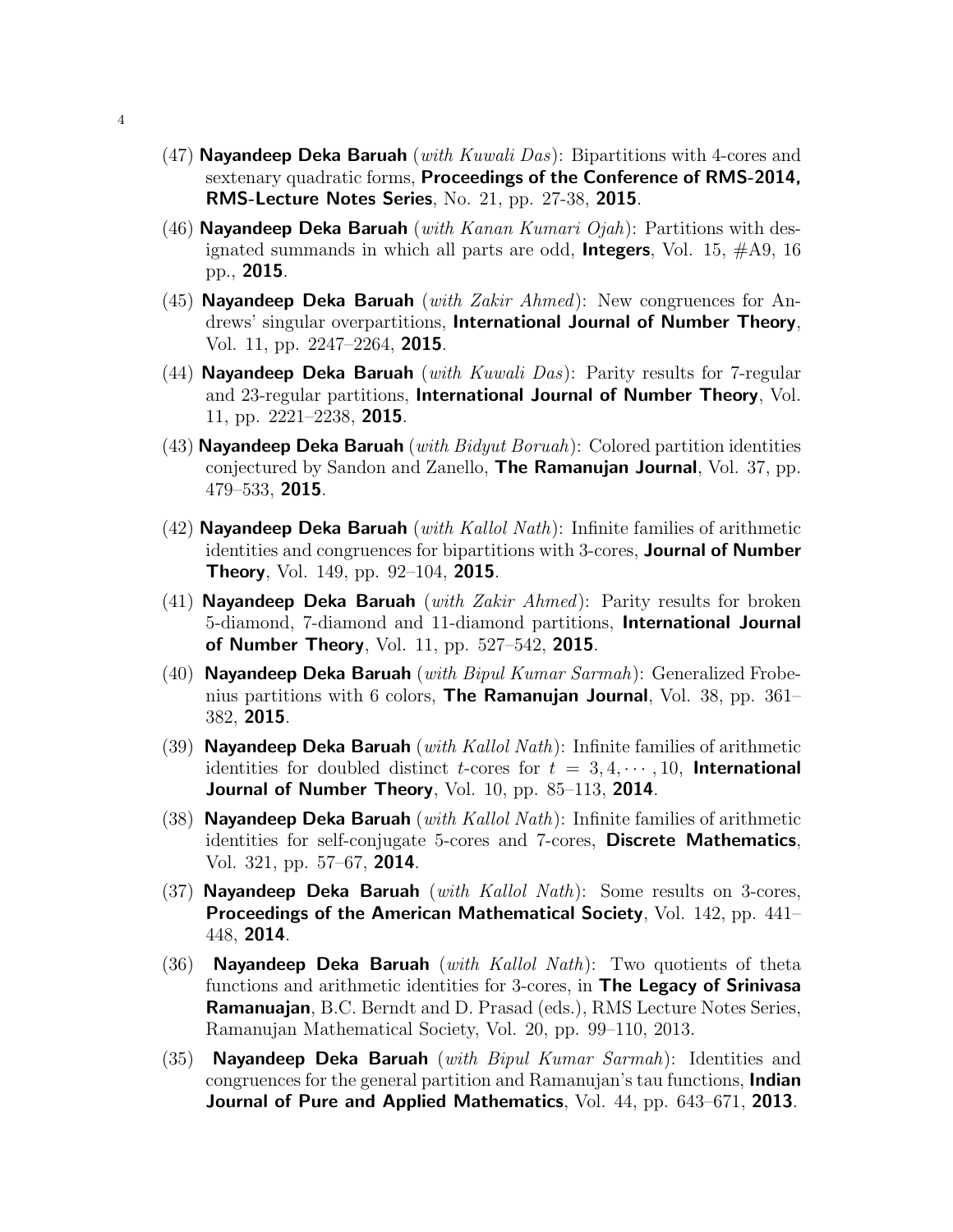- (34) Nayandeep Deka Baruah (*with Kallol Nath*): Infinite families of arithmetic identities for 4-cores, Bulletin of the Australian Mathematical Society, Vol. 87, pp. 304–315, 2013.
- (33) Nayandeep Deka Baruah (with Jonali Bora and Kanan Kumari  $O(1)$ : Ramanujan's modular equations of degree 5, Proceedings of the Indian Academy of Science (Mathematical Sciences), Vol. 122, No. 4, pp. 485–506, 2012.
- (32) Nayandeep Deka Baruah (*with Bipul Kumar Sarmah*): The number of representations of a number as sums of various polygonal numbers, Integers, Vol. 12, #A54, 16 pp. 2012.
- (31) Nayandeep Deka Baruah (with Kanan Kumari Ojah): Analogues of Ramanujan's partition identities and congruences arising from his theta functions and modular equations, **The Ramanujan Journal**, Vol. 28, Issue 3, pp. 385–407, 2012.
- (30) Nayandeep Deka Baruah (*with Bidyut Boruah*): Two theta function identities of Ramanujan and representation of a number as a sum of three squares and as a sum of three triangular numbers, **Integers**, Vol. 12,  $\#A40$ , 11 pp. 2012.
- (29) Nayandeep Deka Baruah (with  $Bipul Kumar \, Sarmah$ ): Identities for selfconjugate 7- and 9-core partitions, International Journal of Number Theory, Vol. 8, Issue 3, pp. 653–667, 2012.
- (28) **Nayandeep Deka Baruah** (*with Kanan Kumari Ojah*): Some congruences deducible from Ramanujan's cubic continued fraction, International Journal of Number Theory, Vol. 7, Issue 5, pp. 1331–1343, 2011.
- (27) Nayandeep Deka Baruah (with Bipul Kumar Sarmah): Congruences for generalized Frobenius partitions with 4 colors, Discrete Mathematics, Vol. 311, Issue 17, pp. 1892–1902, 2011.
- (26) Nayandeep Deka Baruah (with Narayan Nayak): New hypergeometriclike series for  $1/\pi^2$  arising from Ramanujan's theory of elliptic functions to alternative base 3, Transactions of the American Mathematical Society, Vol. 363, Issue 2, pp. 887–900, 2011.
- (25) **Nayandeep Deka Baruah** (*with Rupam Barman*): Ramanujan's modular equations of degree 15 and associated theta-function identities, Proceedings of the Indian Academy of Sciences (Mathematics Sciences), Vol. 120, Issue 3, pp. 267–284, 2010.
- (24) **Nayandeep Deka Baruah** (with Narayan Nayak): Series for  $1/\pi$  arising from certain representations for Eisenstein series in Ramanujan's second notebook, in Ramanujan Rediscovered, N. D. Baruah, B.C. Berndt, S. Cooper, T. Huber, M. Schlosser (eds.), RMS Lecture Notes Series, No. 14, Ramanujan Mathematical Society, pp. 9–30, 2010.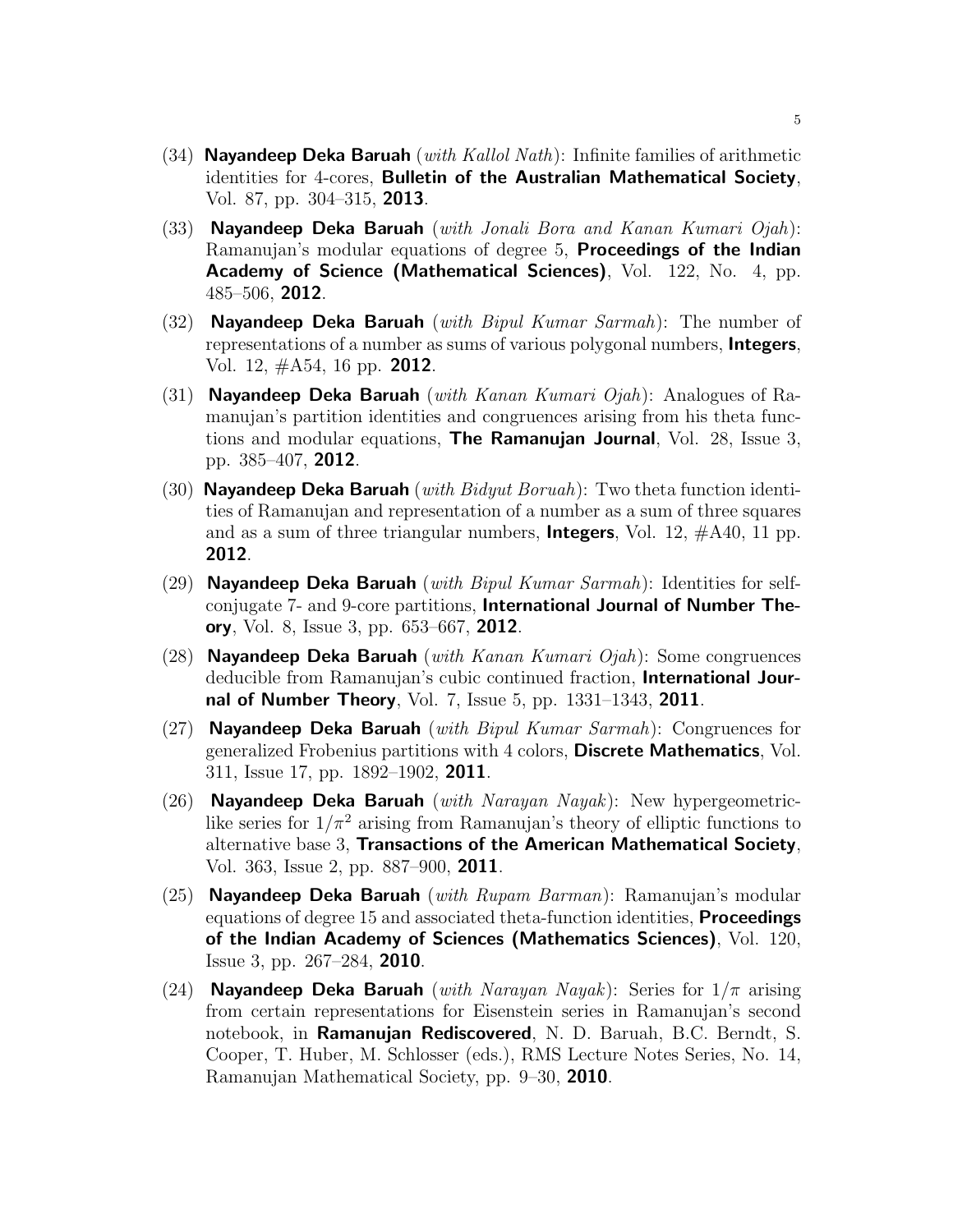- (23) Nayandeep Deka Baruah (with Bruce C. Berndt): Eisenstein Series and Ramanujan-type series for  $1/\pi$ , The Ramanujan Journal, Vol. 23, Issues 1–3, pp. 17–33, 2010.
- (22) Nayandeep Deka Baruah (*with Bruce C. Berndt*): Ramanujan's Eisenstein series and new hypergeometric-like series for  $1/\pi^2$ , **Journal of Approximation Theory,** Vol. 160, Issues  $1-2$ , pp. 135–153, **2009**.
- (21) Nayandeep Deka Baruah (with Bruce C. Berndt and Heng Huat Chan): Ramanujan's series for  $1/\pi$ : A survey, **Mathematics Student** (Special Centenary Volume), pp. 1–24, 2007; American Mathematical Monthly, Vol. 116, No. 7, pp. 567–587, 2009.
- (20) **Nayandeep Deka Baruah** (with Shaun Cooper and Michael Hirschhorn): Sums of squares and sums of triangular numbers induced by partitions of 8, International Journal of Number Theory, Vol. 4, No. 4, pp.  $525-538$ , 2008.
- (19) Nayandeep Deka Baruah (with Bruce C. Berndt): Partition identities arising from theta function identities, Acta Mathematica Sinica, English Series, Vol. 24, No. 6, pp. 955–970, 2008.
- (18) **Nayandeep Deka Baruah** (with Nipen Saikia): Explicit evaluations of Ramanujan-Göllnitz-Gordon continued fraction, Monatshefte für Mathematik, Vol. 154, No. 4, pp. 271–288, 2008.
- (17) Nayandeep Deka Baruah (with Jonali Bora): Modular equations for the nonic analogues of the Rogers-Ramanujan functions with applications to partitions, Journal of Number Theory, Vol. 128, No. 1, pp. 175–206, 2008.
- (16) Nayandeep Deka Baruah (with Bruce C. Berndt): Ramanujan's series for  $1/\pi$  arising from his cubic and quartic theories of elliptic functions, **Journal** of Mathematical Analysis and Applications, Vol.  $341$ , No. 1, pp.  $357-$ 371, 2008.
- (15) **Nayandeep Deka Baruah** (*with Jonali Bora and Nipen Saikia*): Some new proofs of the modular relations for the Göllnitz-Gordon functions, **The Ra**manujan Journal, Vol. 15, No. 2, pp. 281–301, 2008.
- (14) Nayandeep Deka Baruah (*with Bruce C. Berndt*): Partition identities and Ramanujan's modular equations, Journal of Combinatorial Theory, Series A, Vol. 114, No. 6, pp. 1024–1045, 2007.
- (13) Nayandeep Deka Baruah (*with Jonali Bora*): Further analogues of the Rogers-Ramanujan functions with applications to partitions, **Integers** – The Electronic Journal of Combinatorial Number Theory, Vol.  $7(2)$ , Article No. A5, 22 pp., 2007.
- (12) Nayandeep Deka Baruah (*with Nipen Saikia*): Two parameters for Ramanujan's theta-functions and their explicit values, Rocky Mountain Journal of Mathematics, Vol. 37, No. 6 , pp. 1747–1790, 2007.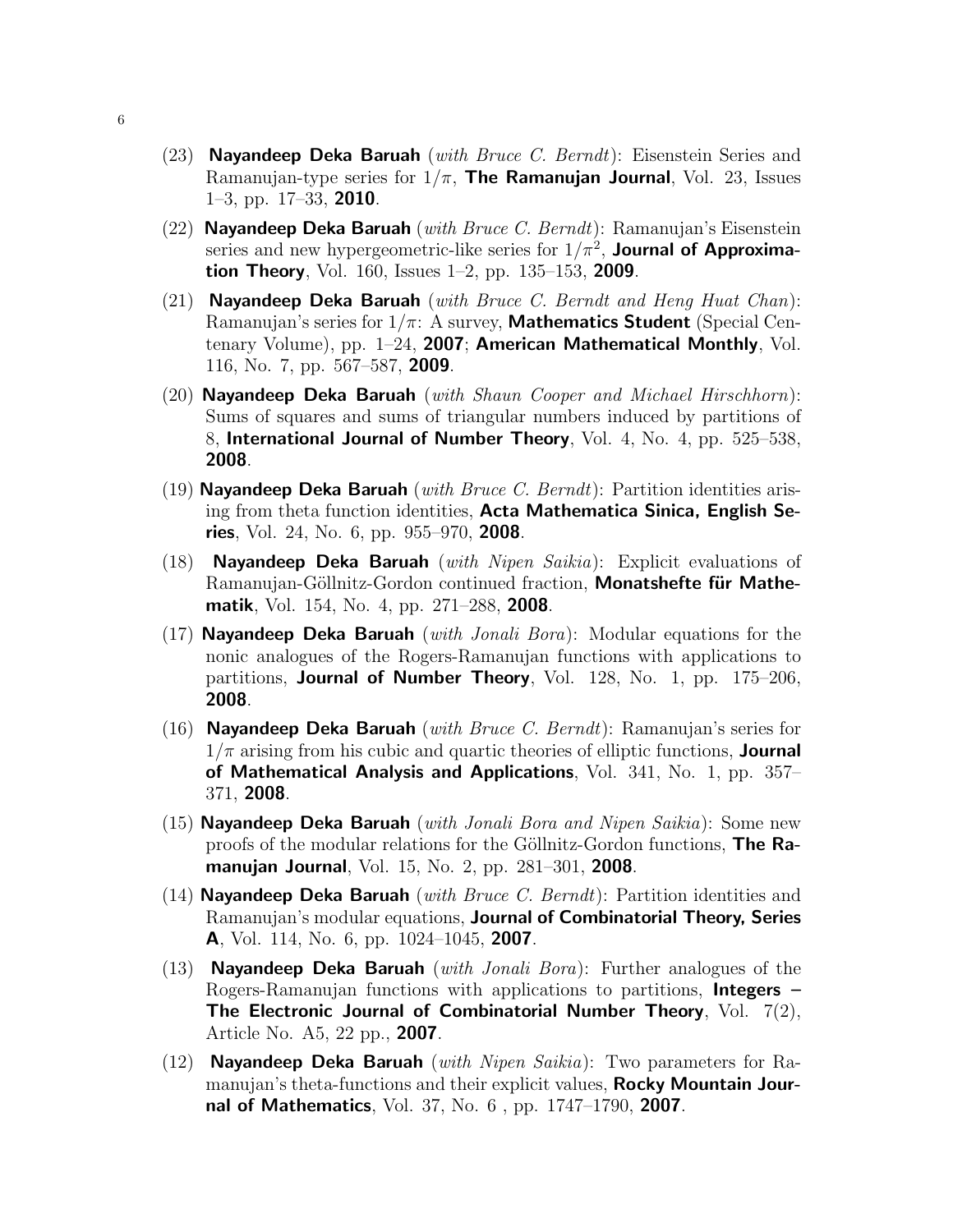- (11) **Nayandeep Deka Baruah** (*with Nipen Saikia*): Modular relations and explicit values of Ramanujan-Selberg continued fractions, International Journal of Mathematics and Mathematical Sciences, Vol. 2006, Article ID 54901, pp.  $1-15$ , **2006**.
- (10) **Nayandeep Deka Baruah** (with Rupam Barman): Certain theta-function identities and Ramanujan's modular equations of degree 3, Indian Journal of Mathematics, Vol. 48, No. 1, pp. 113–133, 2006.
- (9) **Nayandeep Deka Baruah** (*with Jonali Bora*): Some new proofs of Ramanujan's modular equations of degree 9, Indian Journal of Mathematics, Vol. 47, No. 1, pp. 99–122, 2005.
- (8) Nayandeep Deka Baruah (with Nipen Saikia): Some new explicit values of Ramanujan's continued fractions, Indian Journal of Mathematics, Vol. 46, Nos. 2-3, pp. 197–222, 2004.
- (7) Nayandeep Deka Baruah (with P. Bhattachary ya): Some theorems on the explicit evaluations of Ramanujan's theta-functions; International Journal of Mathematics and Mathematical Sciences, Vol. 2004, No. 40, pp. 2149– 2159, 2004.
- (6) **Nayandeep Deka Baruah** (with Nipen Saikia): Some general theorems on the explicit evaluations of Ramanujan's cubic continued fraction; **Journal of** Computational and Applied Mathematics, Vol. 160, Nos. 1-2, pp. 37–51, 2003.
- $(5)$  Nayandeep Deka Baruah: On some of Ramanujan's Schläfli-type "Mixed" modular equations; **Journal of Number Theory**, Vol. 100, No. 2, pp.  $270-294$ , 2003.
- (4) Nayandeep Deka Baruah: Modular equations for Ramanujan's cubic continued fraction; Journal of Mathematical Analysis and Applications, Vol. 268, No. 1, pp. 244–255, 2002.
- (3) Nayandeep Deka Baruah: On some class invariants of Ramanujan; Journal of the Indian Mathematical Society, Vol.  $68$ , Nos.  $1-4$ , pp.  $113-133$ , 2001.
- (2) Nayandeep Deka Baruah: On some of Ramanujan's identities for eta-functions; Indian Journal of Mathematics, Vol. 42, No. 3, pp. 253–266, 2000.
- (1) **Nayandeep Deka Baruah:** A few theta-function identities and some of Ramanujan's modular equations; **The Ramanujan Journal**, Vol. 4, No. 3, pp. 239–250, 2000.
- 14. Papers/invited talks presented in national/international conferences:
	- (1) "On some of Ramanujan's Schläfli-type modular equations," **presented** at the **15th Annual Conference of the Ramanujan Mathematical Society, held at**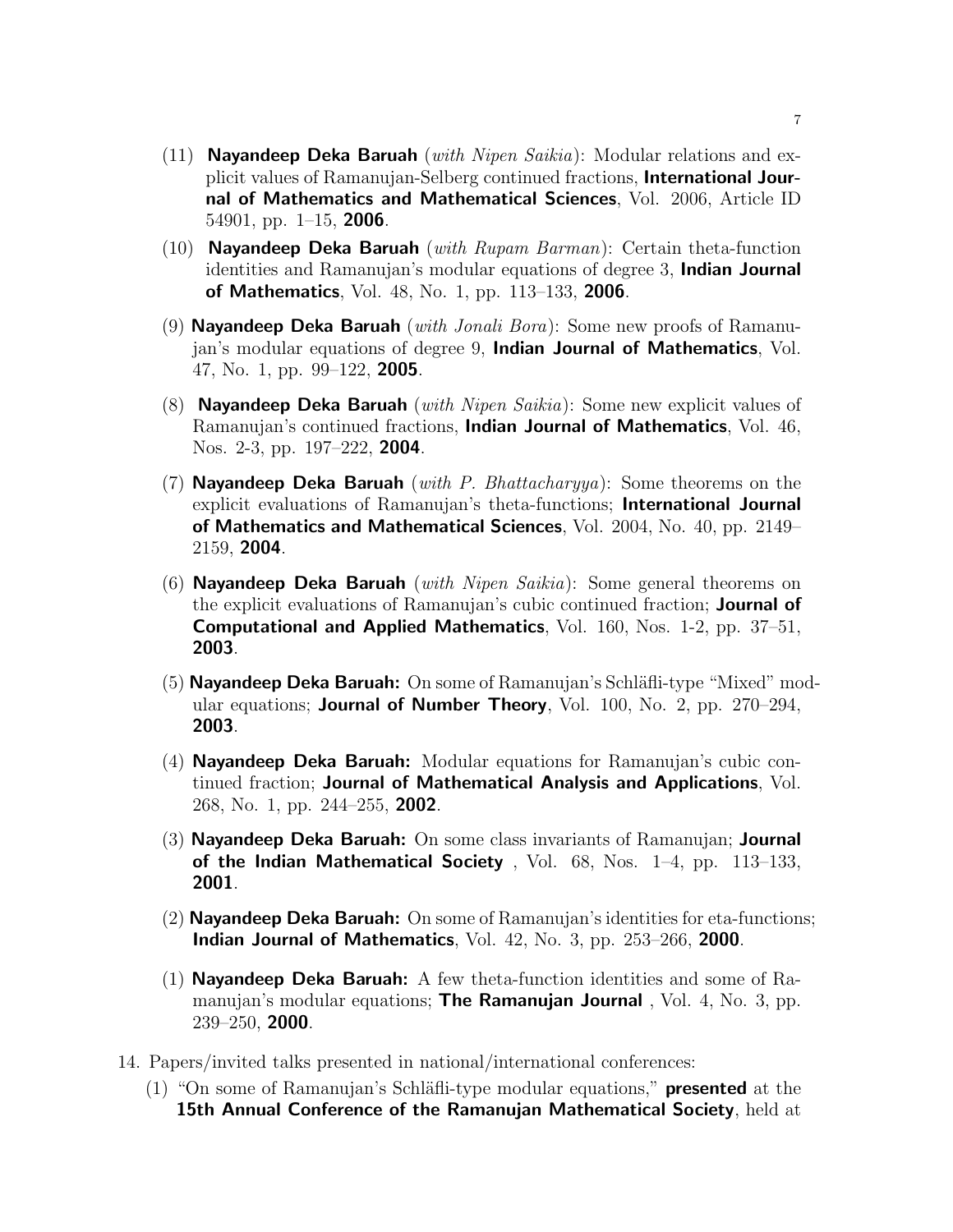the Ramanujan Institute for Advanced Study in Mathematics, University of Madras, **Chennai**, during 5–7 June, 2000.

- (2) "Some general theorems on the explicit evaluations of Ramanujan's cubic continued fraction," presented at the International Conference on Special Functions and Their Applications (ICSF 2002), held at the Institute of Mathematical Sciences, Chennai, India, during September 23–27, 2002.
- (3) "Some new explicit values of Ramanujan's continued fractions," presented at the 91st Indian Science Congress held at Punjab University, Chandigarh, during January 3–7, 2004.
- (4) "Nonic Analogues of the Rogers-Ramanujan functions with applications to partitions," invited talk given in the INTEGERS CONFERENCE 2005 held at The University of West Georgia, USA, during October 27–30, 2005.
- (5) "Partition identities arising from Ramanujan's modular equations and theta functions," Contributed talk in the Joint AMS-MAA Meeting, New Orleans, USA, January 5–8, 2007.
- (6) "Ramanujan's Eisenstein series and new hypergeometric-like series for  $1/\pi^2$ ," invited talk in the 73rd annual conference and centenary celebration of the Indian Mathematical Society held at Pune during December 27–30, 2007.
- (7) "New hypergeometric-like series for  $1/\pi^2$  arising from Eisenstein series and Ramanujan's cubic theory of elliptic functions," **invited talk** in the international conference "Ramanujan Rediscovered" at IIIT, Bangalore during June 1–5, 2009.
- (8) "Quest for the digits of  $\pi$ ," **invited general talk** in the international conference "Ramanujan Rediscovered" at IIIT, Bangalore during June 1–5, 2009.
- (9) "Ramanujan's modular equations and theta function identities with applications to t-cores," **invited talk** in The Legacy of Srinivasa Ramanuajan- An International Conference, held at University of Delhi during December 17–22, 2012.
- $(10)$  "Generalized Frobenius Partitions with 4, 5, and 6 colors," **invited talk** in the 29th Annual Conference of the Ramanuajan Mathematical Society held at IISER, Pune during June 23–27, 2014.
- (11) "Some new congruences for the number of partitions into distinct (or into odd) parts," invited talk in the 29th International Conference of The Jangjeon Mathematical Society on Number Theory and Special Functions and its Applications held at Pondicherry University, Puducherry during August 8–10, 2016.
- 15. Invited talks and talks in Seminars, Workshops, Refresher Courses, etc.:
	- $(1)$  In 2001
		- (a) June 18  $\&$  21: Delivered a couple of talks at Government Girls' H.S. and M.P. School, Tezpur, in the "Five Day in Service Training Course cum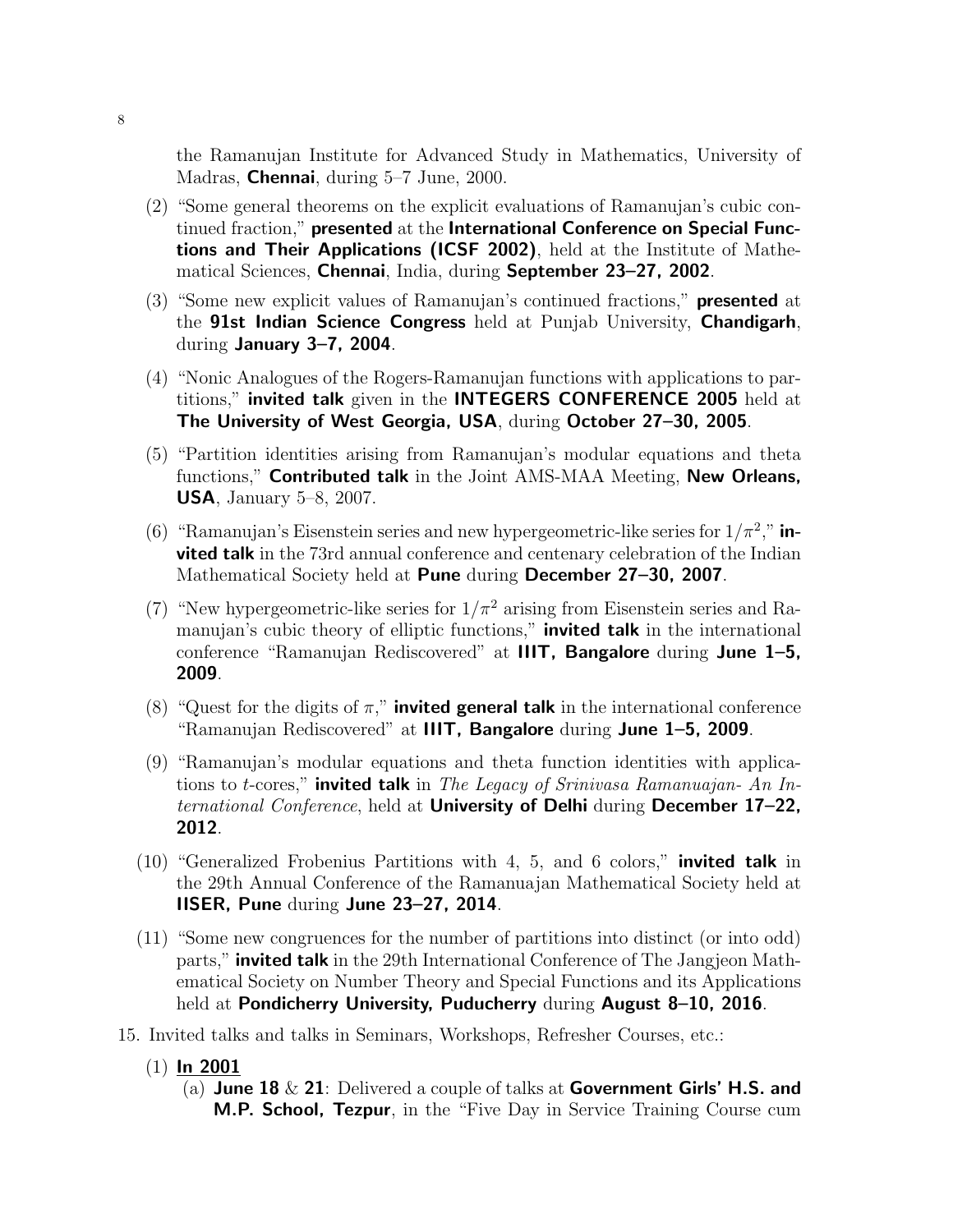Workshop for Secondary School Teachers of Sonitpur District," organized by the Inspector of Schools, Sonitpur District Circle, held during June 18–22.

- (b) June 27  $\&$  28: Delivered a couple of talks on "Pi and Fibbonacci Numbers," in the Refresher Course for Higher Secondary Subject Teachers organized by Assam Higher Secondary Education Council (AHSEC), held at Lakhimpur Girls' College, Lakhimpur.
- (c) October 10: Delivered a talk on "Ramanujan and  $\pi$ ," at Lokanayak Amio Kumar Das College, Dhekiajuli.
- (d) December 8: Delivered a talk on "The Story of  $\pi$ ," at Darrang College, Tezpur.
- (2) In 2002
	- (a) February 28: Delivered an invited talk on "Beautiful Numbers and Pi," at Jawahar Navodaya Vidyalaya, Sonitpur.
	- (b) November 27: Conducted a Mathematical Quiz Contest amongst the High school and HS students held at Nagaon Polytechnic and organized by the Assam Academy of Mathematics, Nagaon Branch.
	- $(c)$  December 2–6: Delivered five lectures on "Fourier Series and Transforms," in the Refresher Course on Physics of Earthquakes organized by the Department of Mathematical Sciences, Tezpur University and sponsored by Indian Academy of Sciences (IASc), Bangalore.
- (3) In 2003
	- (a) July 4: Delivered an invited talk on "Geometry and Numbers," at Kaliabor College, Nagaon.
	- (b) November 14: Delivered an invited talk on "Ramanujan's Number Theory, at Tyagbir Hem Baruah College, Jamugurihat, Sonitpur, Assam.
	- (c) **December 3**: Delivered (jointly with *Professor Malay Dutta* of Dept. of Information Technology, Tezpur University) the Sixth Professor R. C. Gupta Endowment Lecture of Assam Academy of Mathematics, held at Darrang College (Topic: "Primality: A Historical Perspective.")
- $(4)$  In 2004
	- (a) July 4: Delivered an invited talk on "How Mathematics Learning Can Be Made Interesting," in a seminar organized by Bharata Jana Vijnan Jatha, Tezpur Branch.
	- (b) December 10–30: Delivered a series of six lectures on "Complex Analysis," in the UGC Refresher Course in Mathematics organized by the Department of Mathematical Sciences, Tezpur University during December 10-30, 2004.
- (5) In 2005
	- (a) January 6: Delivered an invited talk on "How to Teach Mathematics in Primary Schools," in a motivational programme for school teachers organized by Tezpur Gurukul School, Sonitpur.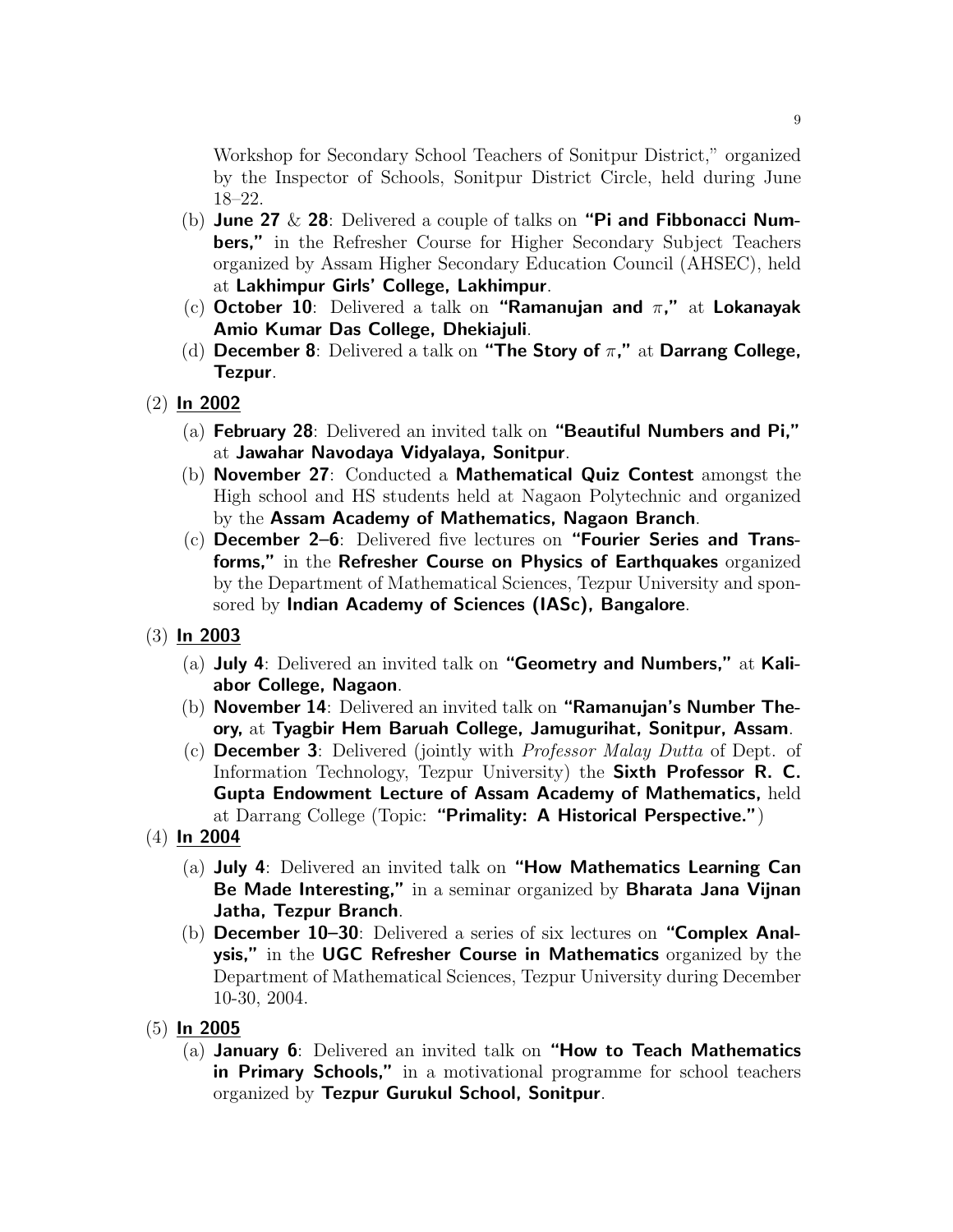- (b) February 16–18: Delivered a series of six talks on "Elementary, Analytic and Computational Number Theories," in the UGC sponsored Refresher Course in Mathematics for College/Teachers organized by the Department of Mathematics, Dibrugarh University.
- (c) February 18: Delivered a talk on "Repunit Primes and Narcissistic Numbers," in a seminar organized by the Department of Mathematics, Dibrugarh University.
- (d) March 15: Delivered an invited talk on "Arithmetic Geometric Mean, Modular Equations, and the Evaluation of  $\pi$ ," in the Department of Mathematics, IIT, Guwahati.
- (e) June 26: Delivered two invited talks on "Recreational Number Theory," in a Refresher Course in Mathematics for Secondary Mathematics Teachers organized by the Assam Higher Secondary Education Council held in the Department of Mathematics, Cotton College, Guwahati.
- (6) In 2006
	- (a) August 29: Delivered a talk on "Ramanujan's Modular Equations and  $t$ core Partitions," in the Number Theory Seminar of University of Illinois at Urbana-Champaign, USA.
	- (b) September 21: Delivered an invited talk on "Partition Identities and Ramanujan's Modular Equations," in the Number Theory Seminar of Pennsylvania State University, USA.
	- (c) November 6: Delivered a talk on "Ramanujan-type series for  $1/\pi$ ," in the  $q$ -series Seminar of University of Illinois at Urbana-Champaign, USA.
- (7) In 2007
	- (a) March 13: Delivered a talk on "Some New Series for  $1/\pi^2$ ," in the Number Theory Seminar, Department of Mathematics, **University of Illinois** at Urbana-Champaign, USA.
	- (b) October 16–18: Delivered a series of six lectures on various topics of "Number Theory and Mathematics Influenced by Ramanujan," in the UGC sponsored Refresher Course in Mathematics for College/University Teachers organized by the Department of Mathematics, North East Hill University (NEHU).
- (8) In 2008
	- (a) January 28–30: Delivered a couple of lectures on "Various Beautiful Patterns of Numbers," in the Workshop in Mathematics for High School Mathematics Teachers organized by Women's College, Tinsukia, Assam.
	- (b) June 1: Delivered a talk on "Some Simple Applications of the Greatest Integer Function and Congruences," in a training programme for Mathematics Olympiad aspirants organized by Darrang College, Tezpur.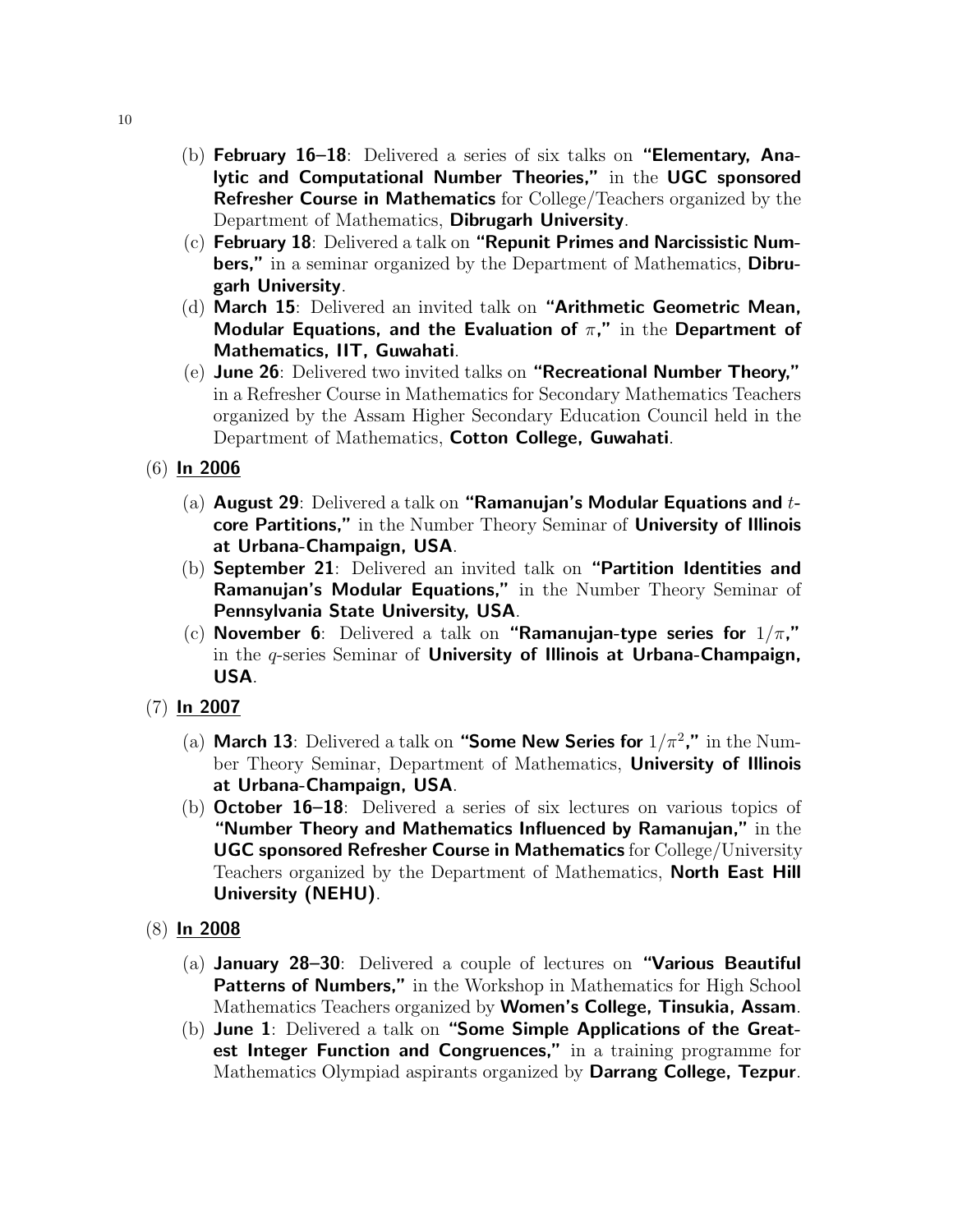- (c) November 21–22: Delivered a series of four lectures on various topics of "Elementary Number Theory," in the UGC sponsored Refresher Course in Mathematics for College/University Teachers organized by the Department of Mathematics, Gauhati University.
- (d) December 22: Delivered a talk on "Ramanujan: His Life and Mathematics," in Ramanujan's Birthday celebration programme at Darrang College, Tezpur.
- (9) In 2009
	- (a) October 25: Delivered a talk on "Pi," and conducted a Quiz Competition among the school/college students in a seminar organized by the Nagaon Branch of Assam Academy of Mathematics at Anandaram Dhekial Phookan College, Nagaon, Assam.
	- (b) October 31: Delivered a talk on "The Amazing Story of the King and **a Genius,"** in a seminar organized by the Department of Mathematics, Sibsagar College, Joysagar, Assam.
	- (c) December 22: Delivered a talk on "Ramanujan's Life and Mathematics," in Ramanujan's Birthday celebration programme at Darrang College, Tezpur.
- $(10)$  In 2010
	- (a) **January 28–29**: Delivered lectures on "**MATHEMATICA**," in a UGC Sponsored Workshop in Mathematics for College Teachers organized by Women's College, Tinsukia, Assam.
	- (b) April 23–24: Delivered a series of four lectures on Magic of Numbers, MATHEMATICA and Pi  $(\pi)$  in "MATH-MAGIC: A Workshop on Teaching and Learning Mathematics,"organized by Delhi Public School, Duliajan, Assam.
	- (c) **June 16**: Delivered a talk on "An Inspiring story of Ramanujan and Pi  $(\pi)$ " in a DST sponsored INSPIRE Programme organized by Tezpur University, Assam.
	- (d) August 27: Delivered a talk on "Number System" in a training programme for Mathematics Facilitators organized by Assam Science and Technology Education Council, Assam.
	- (e) December 6–7: Delivered a series of four lectures on various topics of "Number Theory " in the UGC sponsored Refresher Course in Mathematics for College/University Teachers organized by the Department of Mathematics, North East Hill University (NEHU).
- $(11)$  In 2011
	- (a) January 04: Delivered two talks on "Number System" in a training programme for Mathematics Facilitators organized by Assam Science and Technology Education Council, Assam.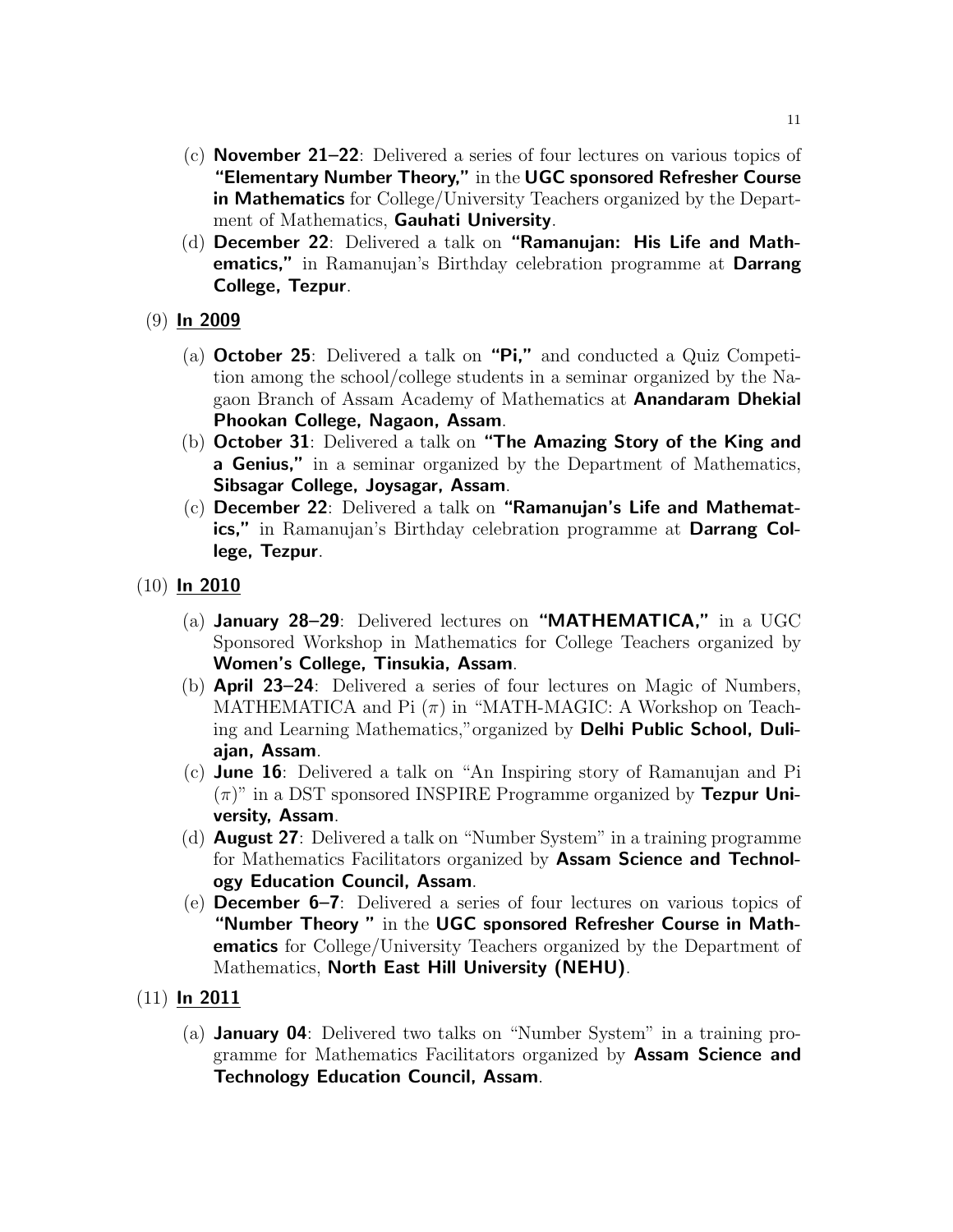- (b) **February 10**: Delivered an invited talk on "Ramanujan-type series for  $1/\pi$ and  $1/\pi^{2n}$  in a UGC sponsored National Conference on Recent Trends in Mathematical Sciences organized by North Bengal University, Siliguri, West Bengal.
- (c) July 21: Delivered two invited talks as a mentor in Mathematical Sciences in a DST sponsored INSPIRE Programme organized by **Dibrugarh** University, Assam.

## (12) In 2012

- (a) April 21: Delivered a talk on "Magical Numbers " in a Outreach Programme at Pachmile H. S. School, Pachmile, Tezpur.
- (b) June 14: Delivered a talk on "An Inspiring Story of a Genius and the King" in a DST sponsored INSPIRE Programme organized by Tezpur University.
- $(c)$  July 20: Delivered an invited talk on "Ramanujan and Pi" at Royal School of Engineering and Technology, Guwahati.
- (d) September 22: Delivered an invited talk on "Numbers, Pi and Ramanujan" at **Dibru College, Dibrugarh** as a part of the Golden Jubilee Celebration of the College.
- (e) October 17: Delivered an invited talk on "Ramanujan's Modular Equations and Theta Functions with Applications to Partitions" at **Indian Sta**tistical Institute (ISI), Delhi Centre, New Delhi.
- (f) **October 17**: Delivered an invited talk on "Ramanujan and Pi" at **Shri** Ram School, Gurgaon, Haryana.
- (g) **October 18**: Delivered an invited talk on "Ramanujan and Pi" in the Science Academies Lecture Workshop in Celebration of the National Mathematics Year-2012 at Jamia Milia Islamia, New Delhi.

#### $(13)$  In 2013

- (a) May 09: Delivered a keynote address on"Ramanujan's modular equations and theta function identities with applications to t-cores," in the National Conference on Pure and Applied Mathematics held at **Royal School of** Engineering and Technology, Guwahati, during May 9–10, 2013.
- (b) December 18: Delivered a talk on "An Inspiring Story of a Genius and the King" in a DST-INSPIRE Programme organized by M. C. COllege, Barpeta, Assam.
- (c) **December 25**: Delivered a talk on "Ramanujan and Pi  $(\pi)$ " in a DST-INSPIRE Programme organized by Tezpur University, Assam.
- $(14)$  In 2014
	- (a) May 10: Delivered an invited talk on "Fun with Mathematics," in a motivational programme for school teachers organized by Army Public School, Tezpur.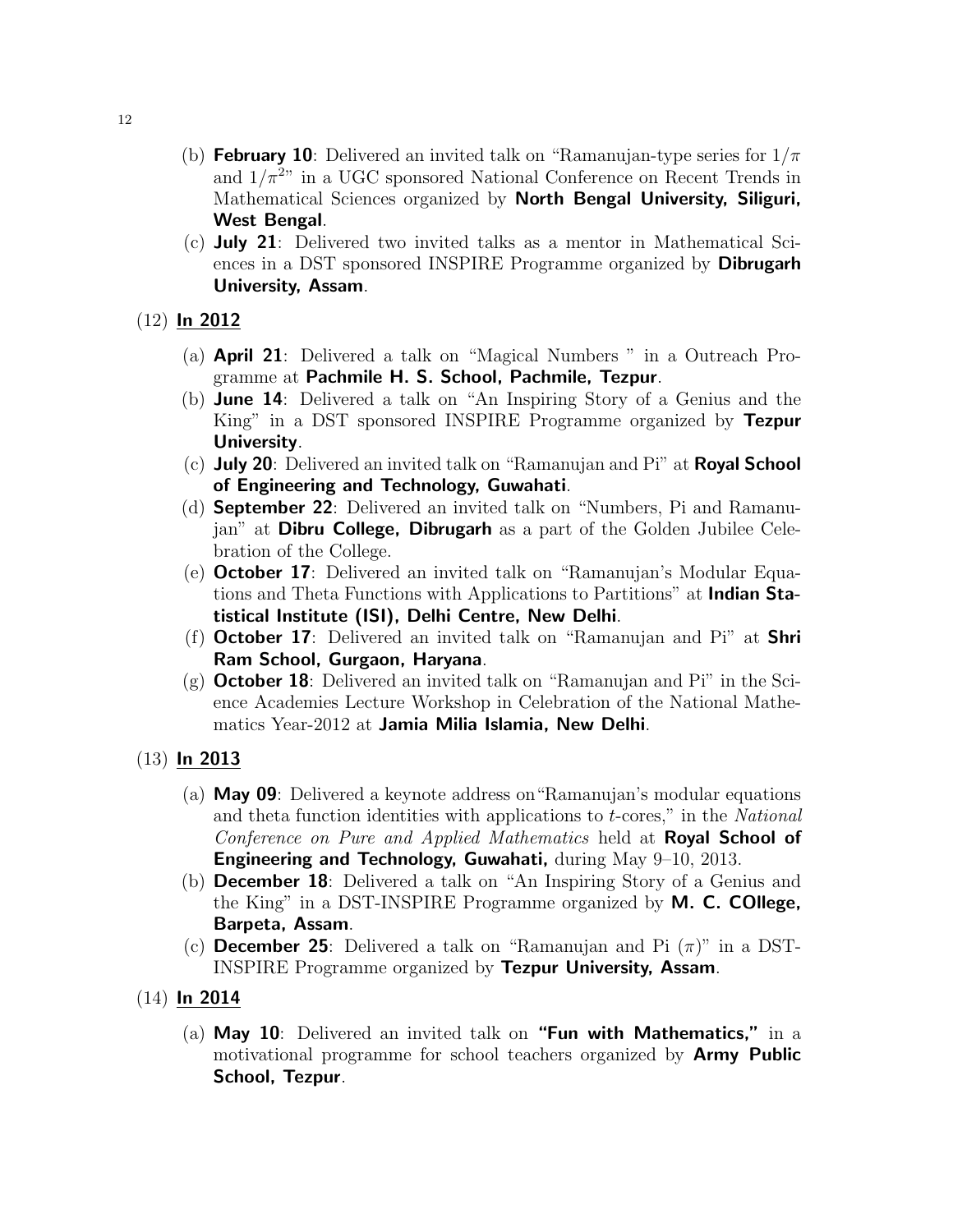- (b) September 06: Delivered an invited talk on "Work and Achievement of Manjul Bhargava: Fields Medalist-2014," in a seminar organized by the Department of Mathematical Sciences, Tezpur University.
- (c) December 20: Delivered an invited talk on "Ramanujan," in a seminar organized by the Kendriya Vidyalaya, Central University, Tezpur.
- (d) December 22: Delivered an invited talk on "Ramanujan," in the National Mathematics Day celebration at Kendriya Vidyalaya, Missamari, Sonitpur.
- $(15)$  In 2015
	- (a) March 19-21: Delivered a series of four lectures on "Number Theory," in a Refresher Course in Mathematics for College/University teachers organized by North Bengal University, West Bengal.
	- (b) June 09: Delivered an invited talk on "Ramanujan and Pi," in a seminar orginized by the Department of Mathematics, B. Barooah College, Guwahati.
- (16) In 2016
	- (a) **March 14**: Delivered a lecture on  $\pi$  in the Pi-Day celebration organized by Girijananda Institute of Management and Technology (GIMT), Dekargaon, Tezpur.
	- (b) **August 09**: Delivered an invited talk on Ramanujan and  $\pi$  in the **Depart**ment of Mathematics, Pondicherry University, Puducherry.
- 16. Completed Project:

A Fast Track Project for Young Scientist on "Ramanujan's Theory of Thetafunctions and Modular Equations with Applications to His Continued Fractions and Related Fields," sponsored by DST, Govt. of India during June 20, 2003 – March 28, 2006.

#### 17. Reviewing Experience:

- (a) Served as a Referee of research articles for
- Journal of Number Theory (Elsevier),
- Journal of Mathematical Analysis and Applications (Elsevier),
- Journal of Computational and Applied Mathematics (Elsevier),
- Journal of Combinatorial Theory, Series-A (Elsevier),
- Discrete Mathematics (Elsevier),
- Mathematical and Computer Modelling (Elsevier),
- The Ramanujan Journal (Springer),
- American Mathematical Monthly (Mathematics Association of America),
- Acta Arithmetica (IMPAN),
- Southeast Asian Bulletin of Mathematics (Springer),
- International Journal of Number Theory (World Scientific),
- Integral Transforms and Special Functions (Taylor and Francis),